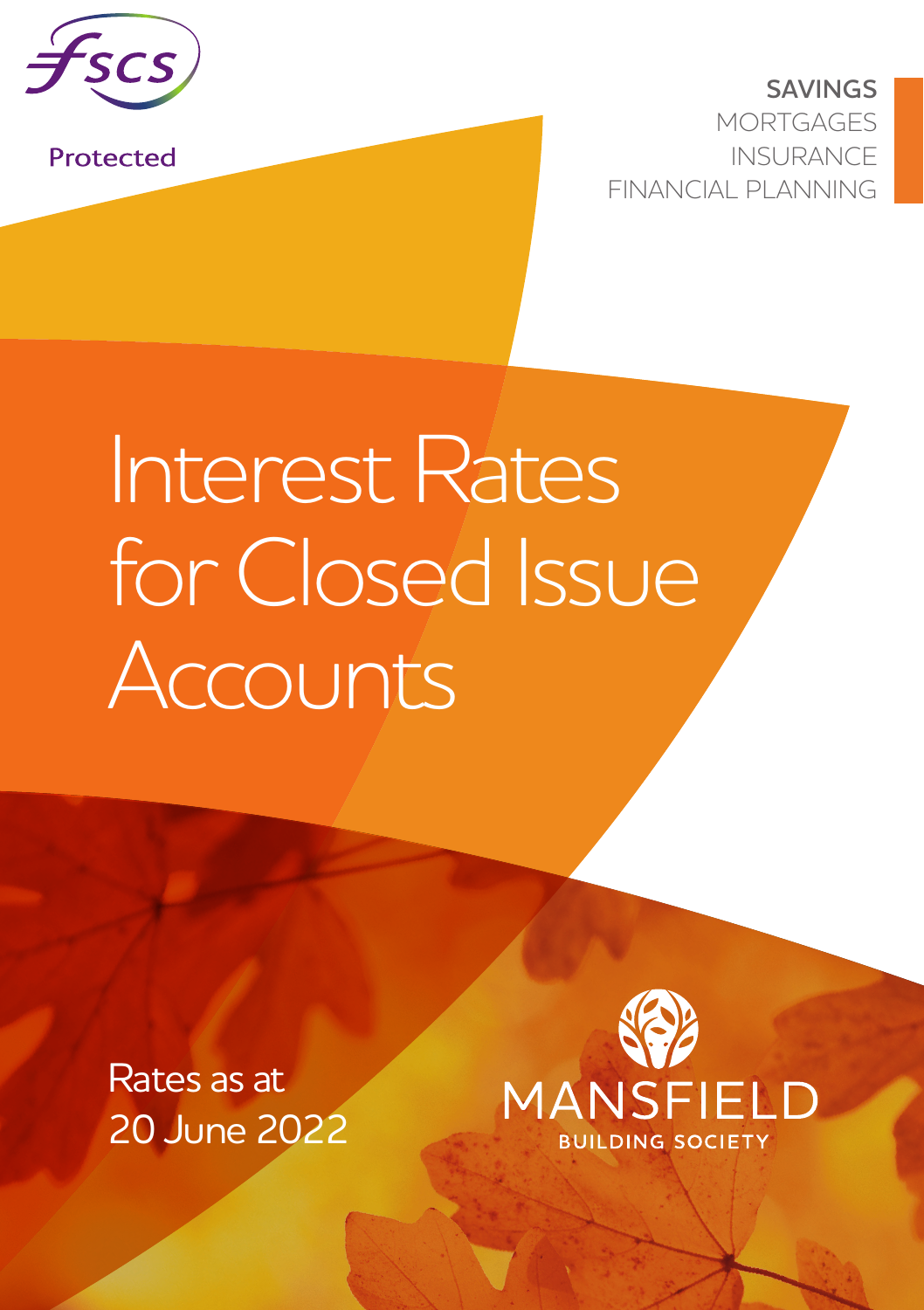| Tax free^ accounts                                                                                                                                                                                                                                                                                                                                                                                                                                                                                                                                       | Additional<br>Investments<br>Allowed (Yes/No)    | Minimum<br>Account<br>Levels                                                                                                                                         | AER<br>$%$ *<br>tax free^                                                                                                                                            | Gross<br>Rate $%$ p.a. $<$<br>tax free^                                                                                                                              |
|----------------------------------------------------------------------------------------------------------------------------------------------------------------------------------------------------------------------------------------------------------------------------------------------------------------------------------------------------------------------------------------------------------------------------------------------------------------------------------------------------------------------------------------------------------|--------------------------------------------------|----------------------------------------------------------------------------------------------------------------------------------------------------------------------|----------------------------------------------------------------------------------------------------------------------------------------------------------------------|----------------------------------------------------------------------------------------------------------------------------------------------------------------------|
| EASY ACCESS CASH ISA<br>1st & 2nd issue                                                                                                                                                                                                                                                                                                                                                                                                                                                                                                                  | No                                               | £1                                                                                                                                                                   | 0.75                                                                                                                                                                 | 0.75                                                                                                                                                                 |
| CASH ISA (Reclassified TESSA ONLY ISA)                                                                                                                                                                                                                                                                                                                                                                                                                                                                                                                   | No                                               | £3,000                                                                                                                                                               | 1.05                                                                                                                                                                 | 1.05                                                                                                                                                                 |
| CASH ISA<br>Monthly Income Option                                                                                                                                                                                                                                                                                                                                                                                                                                                                                                                        | No                                               | £1<br>£3,000                                                                                                                                                         | 1.05<br>1.05                                                                                                                                                         | 1.05<br>1.04                                                                                                                                                         |
| 60 DAY NOTICE CASH ISA<br>1st & 2nd issue                                                                                                                                                                                                                                                                                                                                                                                                                                                                                                                | No                                               | £1                                                                                                                                                                   | 1.15                                                                                                                                                                 | 1.15                                                                                                                                                                 |
| 90 DAY NOTICE CASH ISA<br>1st & 2nd issue                                                                                                                                                                                                                                                                                                                                                                                                                                                                                                                | <b>No</b>                                        | £1                                                                                                                                                                   | 1.20                                                                                                                                                                 | 1.20                                                                                                                                                                 |
| 180 DAY NOTICE CASH ISA<br>1st issue<br>Monthly Income Option 1st issue<br>2nd issue<br>Monthly Income Option 2nd issue                                                                                                                                                                                                                                                                                                                                                                                                                                  | No                                               | £1<br>£1<br>£1<br>£1                                                                                                                                                 | 1.45<br>1.45<br>1.45<br>1.45                                                                                                                                         | 1.45<br>1.44<br>1.45<br>1.44                                                                                                                                         |
| 2 YEAR FIXED RATE CASH ISA<br>6th issue<br>7th issue<br>8th issue<br>9th issue<br>10th issue<br>11th issue                                                                                                                                                                                                                                                                                                                                                                                                                                               | No                                               | £500<br>£500<br>£500<br>£500<br>£500<br>£500                                                                                                                         | 0.75<br>0.65<br>0.55<br>0.80<br>1.30<br>1.30                                                                                                                         | 0.75<br>0.65<br>0.55<br>0.80<br>1.30<br>1.30                                                                                                                         |
| 3 YEAR FIXED RATE CASH ISA<br>1st issue                                                                                                                                                                                                                                                                                                                                                                                                                                                                                                                  | No                                               | £500                                                                                                                                                                 | 1.70                                                                                                                                                                 | 1.70                                                                                                                                                                 |
| <b>CASH JUNIOR ISA</b><br>1st issue                                                                                                                                                                                                                                                                                                                                                                                                                                                                                                                      | Yes                                              | £1                                                                                                                                                                   | 2.25                                                                                                                                                                 | 2.25                                                                                                                                                                 |
| <b>Fixed Rate and Fixed Term Accounts</b>                                                                                                                                                                                                                                                                                                                                                                                                                                                                                                                | Additional<br>Investments<br>Allowed<br>(Yes/No) | Minimum<br>Account<br>Levels                                                                                                                                         | AER<br>$%$ *                                                                                                                                                         | Gross<br>Rate $%$ p.a. $<$                                                                                                                                           |
| FAMILY ASSIST SAVINGS ACCOUNT<br>1st issue                                                                                                                                                                                                                                                                                                                                                                                                                                                                                                               | <b>No</b>                                        | £10,000                                                                                                                                                              | 1.00                                                                                                                                                                 | 1.00                                                                                                                                                                 |
| 2 YEAR FIXED RATE BOND<br>51st issue<br>53rd issue<br>Monthly Income Option 53rd issue<br>54th issue<br>Monthly Income Option 54th issue<br>55th issue<br>Monthly Income Option 55th issue<br>56th issue<br>Monthly Income Option 56th issue<br>57th issue<br>Monthly Income Option 57th issue<br>58th issue<br>Monthly Income Option 58th issue<br>59th issue<br>Monthly Income Option 59th issue<br>60th issue<br>Monthly Income Option 60th issue                                                                                                     | No                                               | £500<br>£500<br>£500<br>£500<br>£500<br>£500<br>£500<br>£500<br>£500<br>£500<br>£500<br>£500<br>£500<br>£500<br>£500<br>£500<br>£500                                 | 1.30<br>0.75<br>0.75<br>0.65<br>0.65<br>0.55<br>0.55<br>0.40<br>0.40<br>0.55<br>0.55<br>0.80<br>0.80<br>1.00<br>1.00<br>1.30<br>1.30                                 | 1.30<br>0.75<br>0.75<br>0.65<br>0.65<br>0.55<br>0.55<br>0.40<br>0.40<br>0.55<br>0.55<br>0.80<br>0.80<br>1.00<br>1.00<br>1.30<br>1.29                                 |
| 3 YEAR FIXED RATE BOND<br>38th issue<br>39th issue<br>Monthly Income Option 39th issue<br>40th issue<br>Monthly Income Option 40th issue<br>41st issue<br>Monthly Income Option 41st issue<br>42nd issue<br>Monthly Income Option 42nd issue<br>43rd issue<br>Monthly Income Option 43rd issue<br>44th issue<br>Monthly Income Option 44th issue<br>45th issue<br>Monthly Income Option 45th issue<br>46th issue<br>Monthly Income Option 46th issue<br>47th issue<br>Monthly Income Option 47th issue<br>48th issue<br>Monthly Income Option 48th issue | No                                               | £500<br>£500<br>£500<br>£500<br>£500<br>£500<br>£500<br>£500<br>£500<br>£500<br>£500<br>£500<br>£500<br>£500<br>£500<br>£500<br>£500<br>£500<br>£500<br>£500<br>£500 | 2.00<br>1.40<br>1.40<br>1.25<br>1.25<br>0.85<br>0.85<br>0.75<br>0.75<br>0.65<br>0.65<br>0.50<br>0.50<br>0.65<br>0.65<br>1.00<br>1.00<br>1.20<br>1.20<br>1.40<br>1.40 | 2.00<br>1.40<br>1.39<br>1.25<br>1.24<br>0.85<br>0.85<br>0.75<br>0.75<br>0.65<br>0.65<br>0.50<br>0.50<br>0.65<br>0.65<br>1.00<br>1.00<br>1.20<br>1.19<br>1.40<br>1.39 |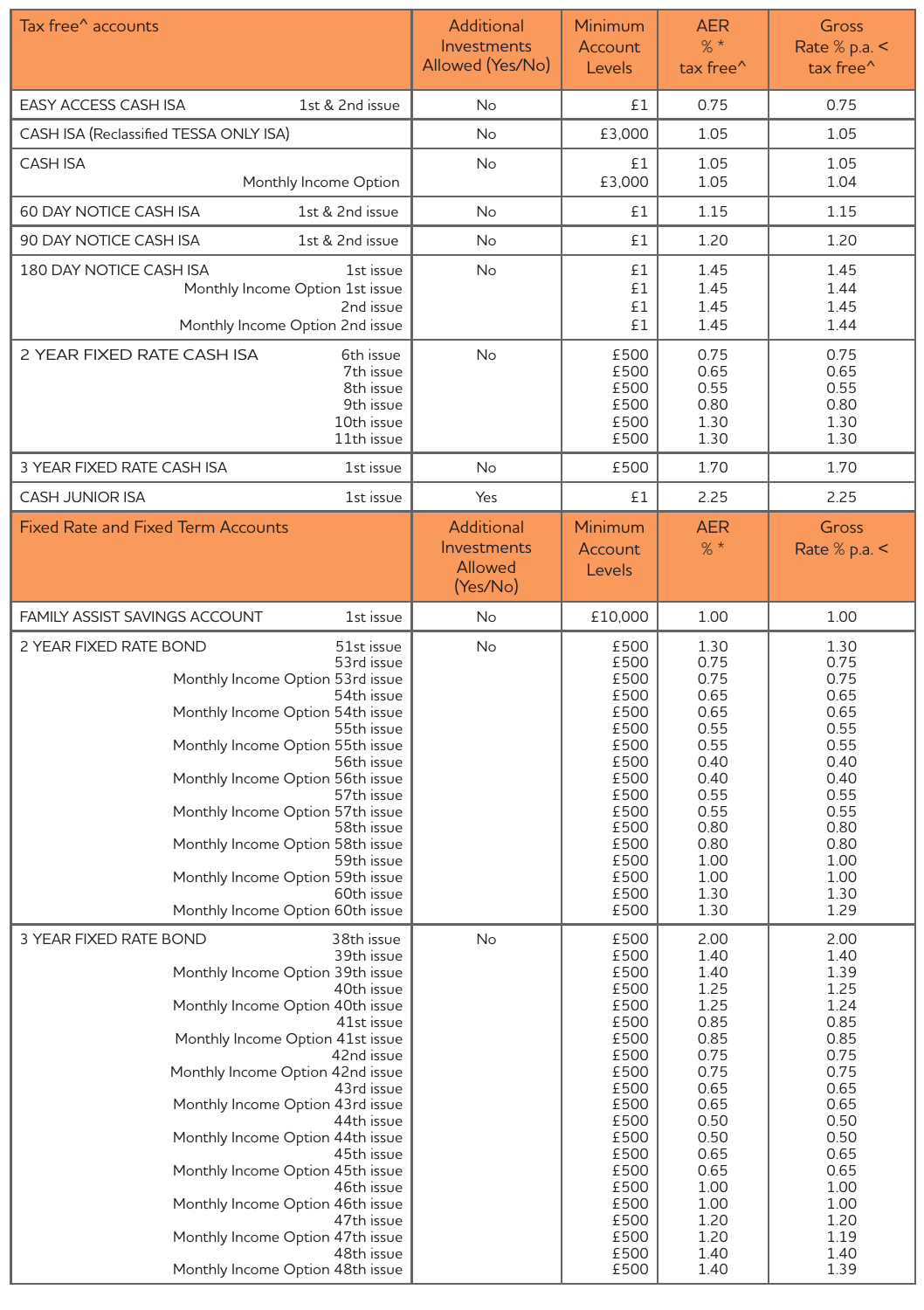| Fixed Rate and Fixed Term Accounts cont.                                                     |                                                | <b>Additional</b><br>Investments<br>Allowed | Minimum<br>Account<br><b>Levels</b> | <b>AER</b><br>$%$ * | Gross<br>Rate %<br>p.a. < |
|----------------------------------------------------------------------------------------------|------------------------------------------------|---------------------------------------------|-------------------------------------|---------------------|---------------------------|
|                                                                                              |                                                | (Yes/No)                                    |                                     |                     |                           |
| 5 YEAR FIXED RATE BOND                                                                       | 5th issue                                      | <b>No</b>                                   | £500                                | 2.30                | 2.30                      |
|                                                                                              | 6th issue                                      |                                             | £500                                | 1.75                | 1.75                      |
|                                                                                              | Monthly Income Option 6th issue<br>7th issue   |                                             | £500<br>£1                          | 1.75<br>1.85        | 1.74<br>1.85              |
|                                                                                              | 8th issue                                      |                                             | £500                                | 2.00                | 2.00                      |
|                                                                                              | Monthly Income Option 8th issue                |                                             | £500                                | 2.00                | 1.98                      |
|                                                                                              | 9th issue                                      |                                             | £500                                | 1.80                | 1.80                      |
|                                                                                              | Monthly Income Option 9th issue                |                                             | £500                                | 1.80                | 1.79                      |
|                                                                                              | 10th issue<br>Monthly Income Option 10th issue |                                             | £500<br>£500                        | 1.55<br>1.55        | 1.55<br>1.54              |
| FIXED RATE BOND WITH A FIXED                                                                 |                                                | No                                          | £500                                | 1.25                | 1.25                      |
| END DATE OF 30 SEPT 2026                                                                     | 2nd issue<br>Monthly Income Option 2nd Issue   |                                             | £500                                | 1.25                | 1.24                      |
|                                                                                              | 3rd issue                                      |                                             | £500                                | 1.40                | 1.40                      |
|                                                                                              | Monthly Income Option 3rd Issue                |                                             | £500                                | 1.40                | 1.39                      |
| <b>Variable Rate Accounts</b>                                                                |                                                | Additional                                  | Minimum                             | <b>AER</b>          | Gross                     |
|                                                                                              |                                                | Investments<br>Allowed                      | Account<br>Levels                   | $%$ *               | Rate %<br>p.a. <          |
|                                                                                              |                                                | (Yes/No)                                    |                                     |                     |                           |
| <b>EASY ACCESS</b>                                                                           | 1st issue                                      | Yes                                         | £1                                  | 0.55                | 0.55                      |
| PRIME ACCESS including John Eastwood Hospice and Ashgate Hospice<br><b>Affinity Accounts</b> |                                                | Yes                                         | £1                                  | 0.55                | 0.55                      |
| <b>30 DAY NOTICE</b>                                                                         | 1st issue                                      | Yes                                         | £1                                  | 0.75                | 0.75                      |
| <b>60 DAY NOTICE</b>                                                                         | 1st issue                                      | Yes                                         | £1                                  | 0.95                | 0.95                      |
|                                                                                              | 2nd issue                                      | Yes                                         | £1                                  | 0.75                | 0.75                      |
| BRANCH SAVINGS 90 DAY NOTICE                                                                 | 1st issue                                      | Yes                                         | £1,000                              | 1.05                | 1.05                      |
| 30 DAY COMMUNITY SAVER                                                                       | 1st issue                                      | Yes                                         | £1                                  | 0.75                | 0.75                      |
| 90 DAY COMMUNITY SAVER                                                                       | 1st issue                                      | Yes                                         | £1                                  | 1.05                | 1.05                      |
| <b>180 DAY COMMUNITY SAVER</b>                                                               | 1st issue                                      | Yes                                         | £1                                  | 1.35                | 1.35                      |
| MONTHLY INCOME                                                                               | 1st issue<br>3rd issue                         | Yes<br>Yes                                  | £5,000<br>£10,000                   | 0.95<br>0.95        | 0.95<br>0.95              |
| <b>LOYALTY SAVER</b>                                                                         | 1st issue<br>2nd issue                         | No<br>Yes                                   | £1<br>£1                            | 1.20<br>1.20        | 1.20<br>1.20              |
| REGULAR SAVINGS                                                                              | 2nd issue                                      | Yes                                         | @£25                                | 1.70                | 1.70                      |
|                                                                                              | 3rd issue                                      |                                             | £10                                 | 1.70                | 1.70                      |
|                                                                                              | 4th issue                                      |                                             | £10                                 | 1.45                | 1.45                      |
|                                                                                              | 150th Anniversary 5th issue<br>6th issue       |                                             | £10<br>£10                          | 1.45<br>1.45        | 1.45<br>1.45              |
| YOUNG SAVER BONUS 5                                                                          |                                                | Yes                                         | £1                                  | 1.20                | 1.20                      |
|                                                                                              |                                                |                                             |                                     |                     | Plus Bonuses              |
| YOUNG REGULAR SAVER<br>1st & 2nd issues                                                      |                                                | Yes                                         | £1                                  | 2.20                | 2.20                      |
| YOUNG SAVER                                                                                  | 1st & 2nd issues                               | Yes                                         | £1                                  | 1.85                | 1.85                      |
| POSTAL TRACKER                                                                               | 1st issue                                      | Yes                                         | £1,000                              | 1.25                | 1.25                      |
| POSTAL SAVINGS                                                                               | 1st issue                                      | Yes                                         | £1,000                              | 0.80                | 0.80                      |
| POSTAL SAVINGS 35 DAY NOTICE                                                                 | 1st issue                                      | Yes                                         | £1,000                              | 0.85                | 0.85                      |
| POSTAL SAVINGS 60 DAY NOTICE                                                                 | 1st & 2nd issues                               | Yes                                         | £1,000                              | 1.05                | 1.05                      |
| POSTAL SAVINGS 90 DAY NOTICE                                                                 | 1st - 5th issues                               | Yes                                         | £1,000                              | 1.15                | 1.15                      |
| POSTAL SAVINGS 180 DAY NOTICE                                                                | 1st & 2nd issues                               | Yes                                         | £1,000                              | 1.45                | 1.45                      |